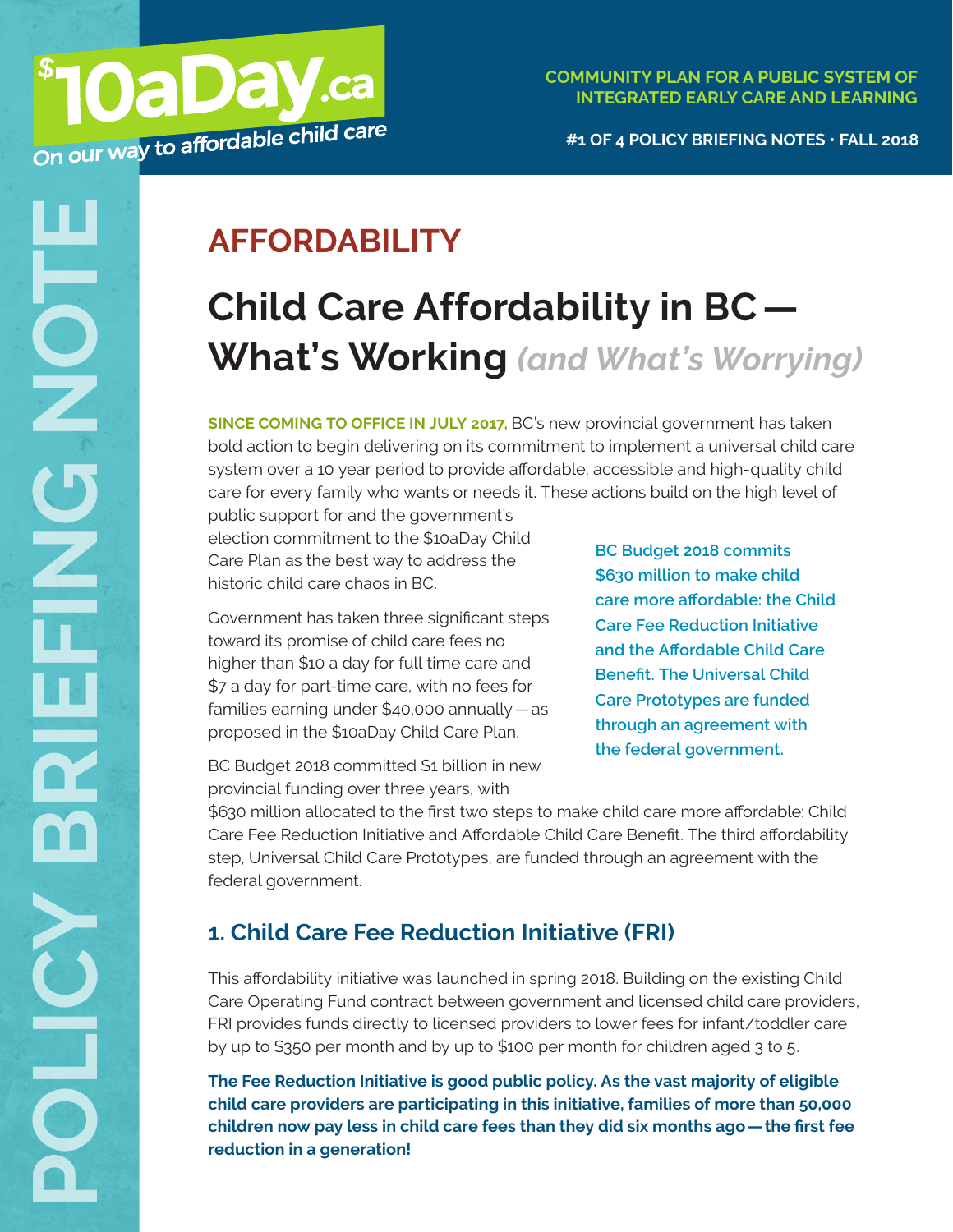FRI builds on the evidence-based lessons proposed in the \$10aDay Plan including:

- Inviting in existing licensed providers who want to be part of the new system;
- Contracting with participating providers to ensure they use the new funds to lower fees and are accountable for any further fee increases;
- Providing additional operating funds to cover the costs of administering the program; and
- Lowering fees for ALL families as we move towards a universal child care system.

#### **After some initial administrative bumps this initiative is WORKING.**

It has lowered fees AND provides the best way to move from the current patchwork to a SYSTEM.

Participation in FRI is the way to ensure that fees continue to go down, public funds are tied to public goals and providers receiving public funds are partners in building a new system.

However, it is *worrying* to hear from parents that some providers, typically in the for-profit sector, are still raising fees substantially, claiming they face 'unexpected expenses'.

#### **FRI RECOMMENDATIONS**

To make FRI work as effectively as possible government should:

• Make participation in FRI a basic eligibility condition for all other child care funding programs;

**Participation in Fee Reduction Initiative is the way to ensure that fees continue to go down, public funds are tied to public goals and providers receiving public funds are partners in building a new system.**

- Ensure participating providers are accountable for all fee increases, including those attributed to 'unexpected expenses,' and that information about provider fees and increases is transparent and publicly accessible; and
- Increase and expand funding for FRI over the next two years so fees can continue to go down for all families.

## **2. Affordable Child Care Benefit**

This affordability initiative began in Sept. 2018. It replaces the former Child Care Subsidy Program, but remains essentially a subsidy system tied to income testing.

The biggest changes are that the ACCB provides larger subsidies to more families and a streamlined on-line application process, using the previous year's income tax returns to establish eligibility for the year.

Families with annual incomes up to \$111,000 will now receive a portion of the ACCB, scaled according to income. The benefit is intended to lower average parent fees in licensed child care to \$10 per day for families earning between \$60,000 and \$80,000 annually. Families earning less than \$45,000 annually will receive the full ACCB, up to the cost of care. The maximum benefit is increased to \$1,250 per month for licensed infant/toddler care—eliminating most parent fees for lowerincome families, consistent with the \$10aDay Plan.

But, as we have [said before](https://d3n8a8pro7vhmx.cloudfront.net/10aday/pages/86/attachments/original/1509139380/10aDay_policy_briefing_note_SUBSIDIES_Oct_2017_web_3.pdf?1509139380), income-tested subsides are NOT the way to build or fund a public system. It's not the way we fund schools, libraries, hospitals or other BC early learning programs like Strong Start. These services are publicly-funded. We all help cover their costs through our taxes, based on our ability to pay, and we all pay the same (minimal or no fees) to access the services.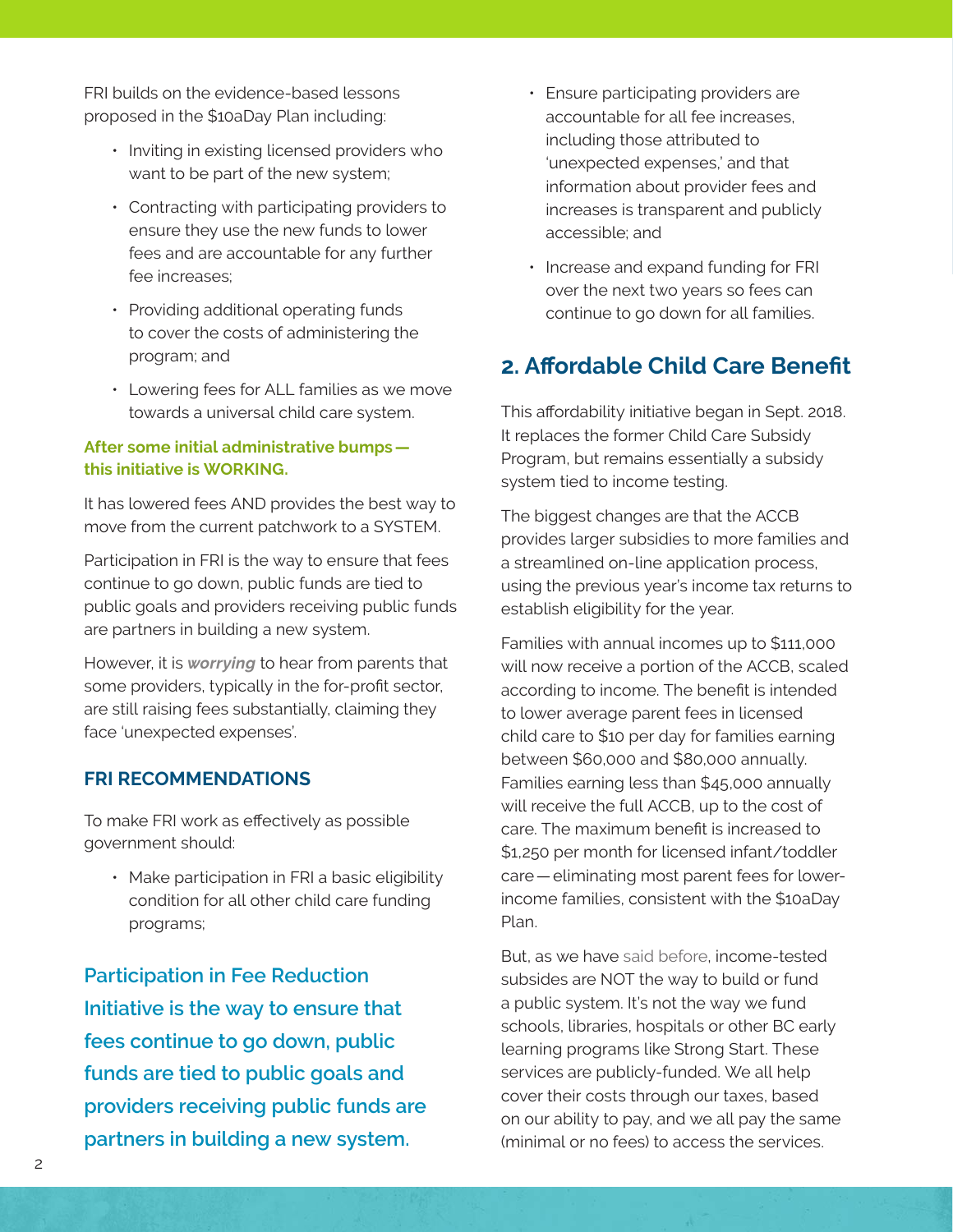**Internationally, there are no examples of affordable, high quality universal child care systems where the majority of funds are delivered through income-tested subsidies. Based on this evidence, the \$10aDay Plan recommends direct operating funds to child care programs to bring fees down for everyone rather than individualized subsidies.**

Internationally, there are no examples of affordable, high quality universal child care systems where the majority of funds are delivered through income-tested subsidies. Based on this evidence, the \$10aDay Plan recommends direct operating funds to child care programs to bring fees down for everyone rather than individualized subsidies because:

- Without a cap on fees, increases to subsidies lead to increases in parent fees.
- While fee increases are capped for the licensed programs participating in FRI, there are no restrictions on fee increases for those licensed services that choose not to opt into the FRI or for unlicensed services. This may create upward pressure on 'average fees.'
- While families in preschools and school aged care can receive the ACCB, these programs are not yet eligible for FRI so there are no restrictions on fee increases for these important services.
- Families making over \$111,000 annually will not receive any benefit through ACCB yet child care affordability remains a challenge for many of them.
- Women returning to the labour force because child care is now affordable stand to lose their subsidy once they are employed.
- A funding system primarily driven by income-tested subsidies, no matter how efficiently it is done, creates division rather than social cohesion.

**We will carefully monitor the implementation of the ACCB to ensure that it is WORKING to eliminate fees for lower income families, as called for in the \$10aDay Plan, and providing short term affordability relief to more families.**

But, over the longer term, relying on a subsidy system like ACCB to fund child care is *worrying.*

#### **ACCB RECOMMENDATION**

The Affordable Child Care Benefit is not the way to build a universal system. Government should:

• Ensure that funding for FRI grows at a more rapid rate so that fees come down across the board, thus reducing the need for the ACCB.

# **3. Universal Child Care Prototypes**

Funded through the Early Learning and Child Care Agreement (ELCC) that BC signed with the federal government, \$60 million will be invested to bring fees down to no more than \$10 per day in approximately 1,800 licensed child care spaces—with a priority on infant and toddler spaces—in a range of existing child care facilities across BC.

Starting in October 2018, the initiative will run for 18 months and is designed to develop funding models to guide the implementation of \$10/day, universal child care in BC over the next 10 years.

The Prototypes will be evaluated by an external contractor, with a budget of \$3 million.